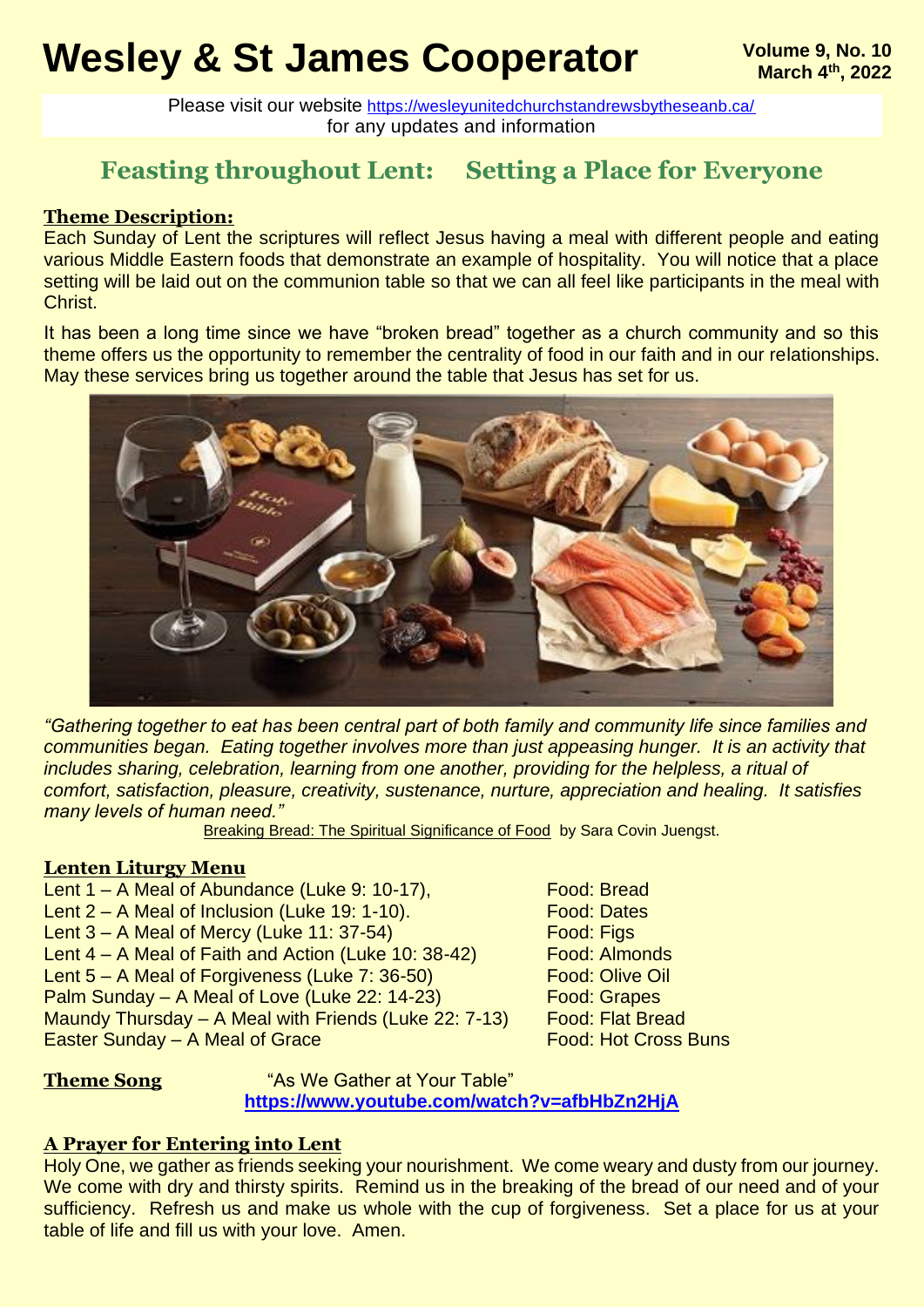## **Events and Announcements**

\*Please note there will not be a Co-operator Newsletter next week (March 11<sup>th</sup>).

**Sunday March 6th** Wesley Worship 9:30 am and St James 11:30 at Oak Hill Worship will be led by congregational members.

#### **Guided Meditation** - **Beginning March 2nd**

Wednesday afternoons to April 6<sup>th</sup> 2pm at Wesley in the Upper Hall.

This is a great introduction to meditation if you have never experienced it before. You will enter into about 20 mins of stillness of body while a script is read that will help you to relax and connect with the Spirit. You may be seated on a chair or choose to be on the floor. Wear comfortable clothing and bring mats & blankets if you desire.

**Natasha Vacation** – Friday March 4<sup>th</sup> to Tuesday March 8<sup>th</sup> Sunday Worship will be led by congregational members.

#### **World Day of Prayer** – Friday March 4th

Watch at home on CHCO TV at 9:00am, 5:00pm or 10:05pm • Bell Fibre TV channel 26 • Bell TV satellite channel 539 Watch online anytime at [wicc.org](https://webmail.bellaliant.net/bell/wicc.org) (Women's Inter-Church Council of Canada). World Day of Prayer Service for 2022 was written by women in England, Wales and Northern Ireland.

#### **Shiretown Community Services Take-out Meals**

Available on Wednesdays March 2<sup>nd</sup> to April 6<sup>th</sup> from the Anglican Parish Hall \$10/meal Reserve your by calling 529-8662. Only 50 meals made each day.

**Wesley Board Meeting** – Wednesday March 9th at 7pm

#### **Labyrinth Retreat** – Saturday March 12<sup>th</sup> 9:30am-12:30 Led by Carole Martignacco

#### **Ukrainian Easter Egg Decorating**

Saturday March 19<sup>th</sup> 9:30am-12:30 or 1:00pm-4:00pm in Wesley's Lower Hall. Register for a morning or afternoon session by e-mailing or calling the church. Cost: \$15/person. All supplies are provided. Buy a Kistka (wax writing tool) additional \$10. This is intended for beginners, adults and kids over 8 are welcome. There is room for 12 participants in each session.

#### **Lent begins March 6th with the theme: Setting a Place for All**

. **Please check our calendar on our website for any upcoming events or changes to events <https://wesleyunitedchurchstandrewsbytheseanb.ca/events/>**

**Dedications are most welcome remembering, honouring, celebrating a special person, event or season! Please email [wesleyunitedstandrews@gmail.com](mailto:wesleyunitedstandrews@gmail.com) with your request. Thanks!** Photos or any other requests to go with dedications – favourite flower or season etc…….

**Please send all announcements to:** [WesleyUnitedStAndrews@gmail.com](mailto:WesleyUnitedStAndrews@gmail.com) **State if you wish them to go on the Bulletin, the COOP, Facebook page, Website, or all four! (photos can be placed on all but the bulletin) Thank you!**